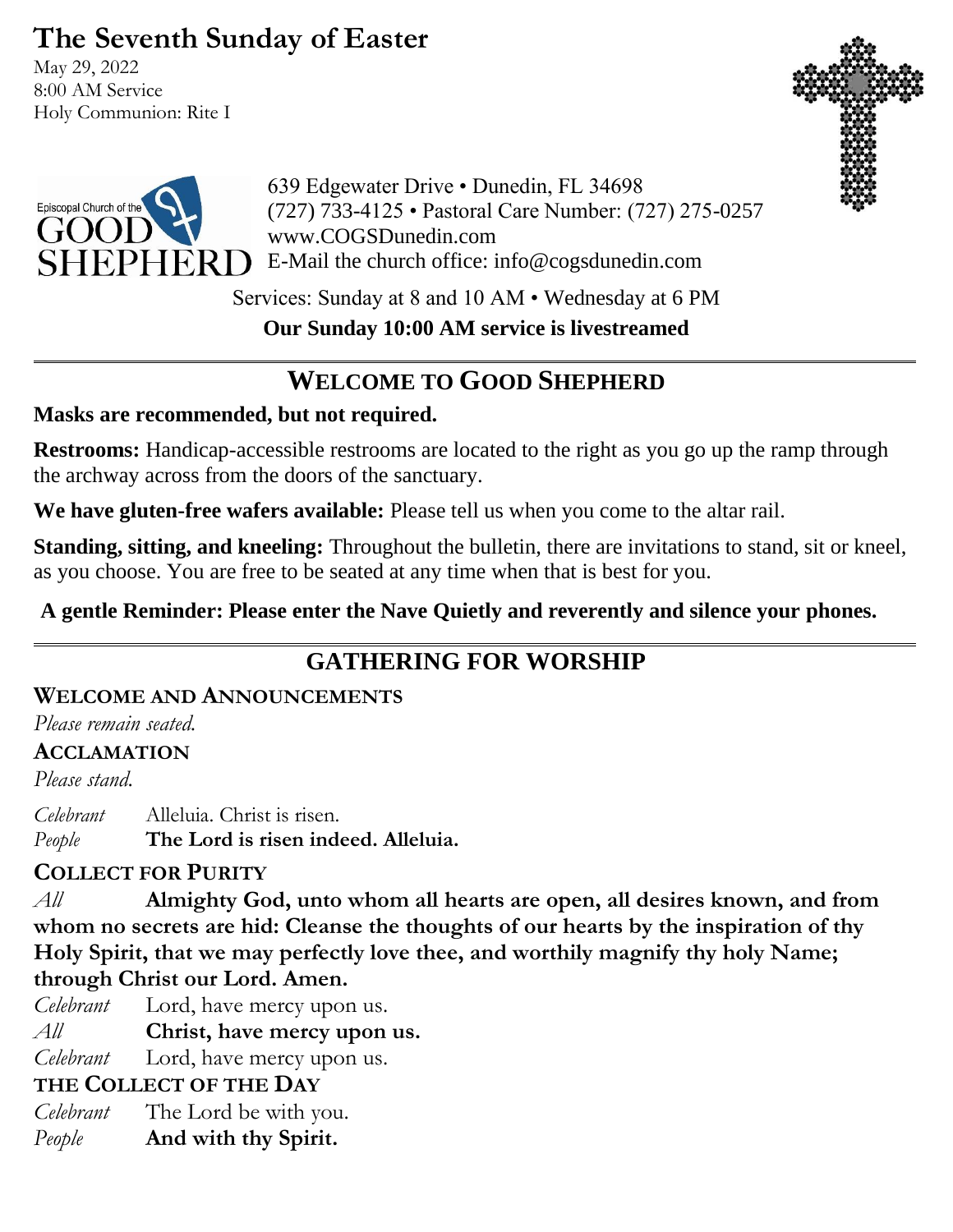- *Celebrant* Let us pray… … O God, the King of glory, you have exalted your only Son Jesus Christ with great triumph to your kingdom in heaven: Do not leave us comfortless, but send us your Holy Spirit to strengthen us, and exalt us to that place where our Savior Christ has gone before; who lives and reigns with you and the Holy Spirit, one God, in glory everlasting.
- *All* **Amen.**

#### **THE WORD OF GOD**

#### *Please be seated.*

#### **THE FIRST READING** Acts 16:16-34

#### *Lector The First Reading is taken from Acts chapter 16…*

With Paul and Silas, we came to Philippi in Macedonia, a Roman colony, and, as we were going to the place of prayer, we met a slave girl who had a spirit of divination and brought her owners a great deal of money by fortune-telling. While she followed Paul and us, she would cry out, "These men are slaves of the Most High God, who proclaim to you a way of salvation." She kept doing this for many days. But Paul, very much annoyed, turned and said to the spirit, "I order you in the name of Jesus Christ to come out of her." And it came out that very hour. But when her owners saw that their hope of making money was gone, they seized Paul and Silas and dragged them into the marketplace before the authorities. When they had brought them before the magistrates, they said, "These men are disturbing our city; they are Jews and are advocating customs that are not lawful for us as Romans to adopt or observe." The crowd joined in attacking them, and the magistrates had them stripped of their clothing and ordered them to be beaten with rods. After they had given them a severe flogging, they threw them into prison and ordered the jailer to keep them securely. Following these instructions, he put them in the innermost cell and fastened their feet in the stocks. About midnight Paul and Silas were praying and singing hymns to God, and the prisoners were listening to them. Suddenly there was an earthquake, so violent that the foundations of the prison were shaken; and immediately all the doors were opened and everyone's chains were unfastened. When the jailer woke up and saw the prison doors wide open, he drew his sword and was about to kill himself, since he supposed that the prisoners had escaped. But Paul shouted in a loud voice, "Do not harm yourself, for we are all here." The jailer called for lights, and rushing in, he fell down trembling before Paul and Silas. Then he brought them outside and said, "Sirs, what must I do to be saved?" They answered, "Believe on the Lord Jesus, and you will be saved, you and your household." They spoke the word of the Lord to him and to all who were in his house. At the same hour of the night he took them and washed their wounds; then he and his entire family were baptized without delay. He brought them up into the house and set food before them; and he and his entire household rejoiced that he had become a believer in God.

*Lector* The Word of the Lord. *People* **Thanks be to God.**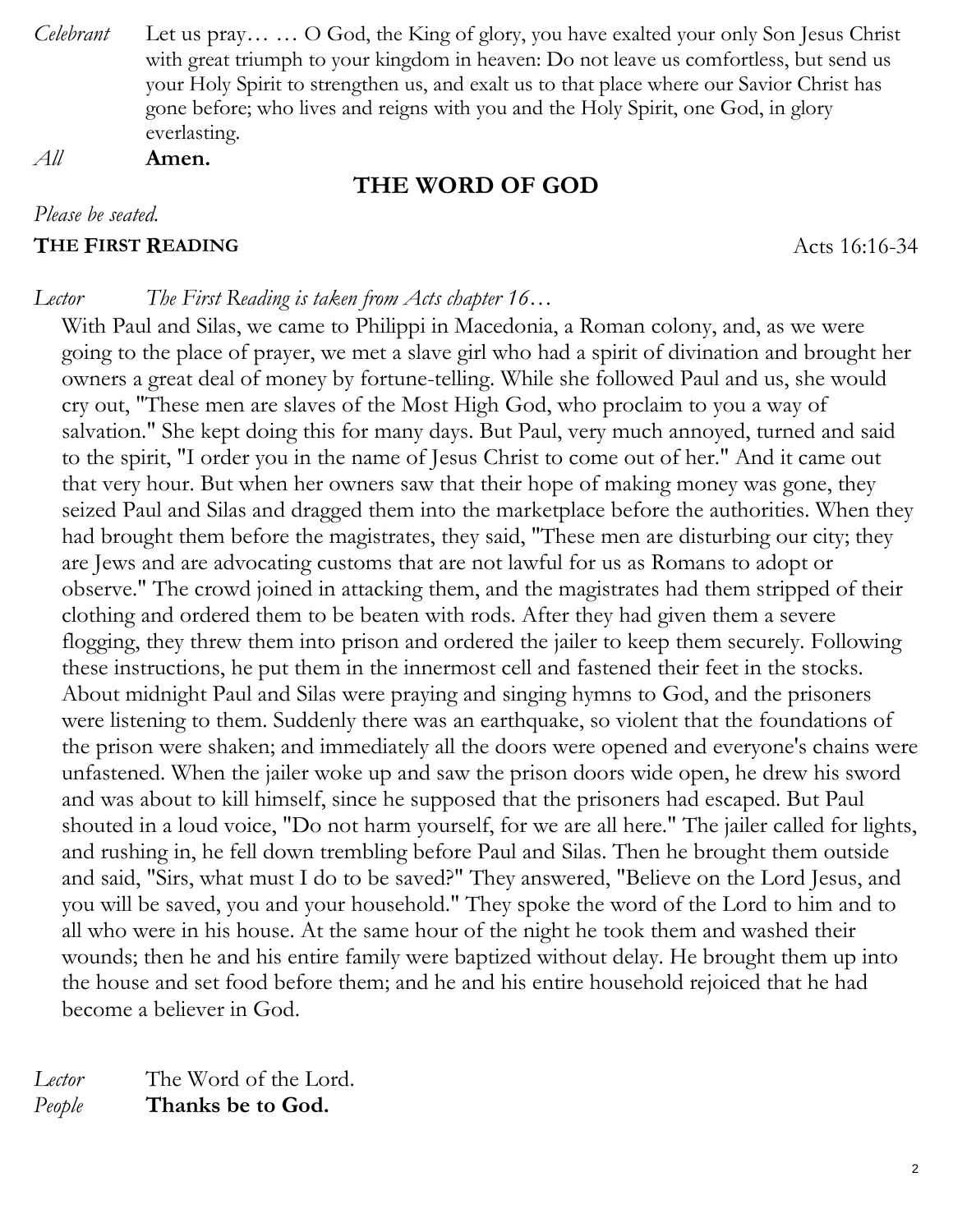## **THE PSALM 97**

| $111L$ $13L1M$ $71$ |                                                                                                                            |  |
|---------------------|----------------------------------------------------------------------------------------------------------------------------|--|
| Lector              | We will read responsively Psalm 97                                                                                         |  |
| Lector              | The Lord is King; let the earth rejoice; let the multitude of the isles be glad.                                           |  |
| People              | Clouds and darkness are round about him, righteousness and justice are                                                     |  |
|                     | the foundations of his throne.                                                                                             |  |
| Lector              | A fire goes before him and burns up his enemies on every side.                                                             |  |
| People              | His lightnings light up the world; the earth sees it and is afraid.                                                        |  |
| Lector              | The mountains melt like wax at the presence of the Lord, at the presence of the<br>Lord of the whole earth.                |  |
| People              | The heavens declare his righteousness, and all the peoples see his glory.                                                  |  |
| Lector              | Confounded be all who worship carved images and delight in false gods! Bow<br>down before him, all you gods.               |  |
| People              | Zion hears and is glad, and the cities of Judah rejoice, because of your<br>judgments, O Lord.                             |  |
| Lector              | For you are the Lord, most high over all the earth; you are exalted far above all<br>gods.                                 |  |
| People              | The Lord loves those who hate evil; he preserves the lives of his saints<br>and delivers them from the hand of the wicked. |  |
| Lector              | Light has sprung up for the righteous, and joyful gladness for those who are<br>truehearted.                               |  |
| People              | Rejoice in the Lord, you righteous, and give thanks to his holy Name.                                                      |  |

**THE SECOND READING** Revelation 22:12-14,16-17,20-21

*Lector The Second Reading is taken from Revelation chapter 22…*

At the end of the visions I, John, heard these words: "See, I am coming soon; my reward is with me, to repay according to everyone's work. I am the Alpha and the Omega, the first and the last, the beginning and the end." Blessed are those who wash their robes, so that they will have the right to the tree of life and may enter the city by the gates. "It is I, Jesus, who sent my angel to you with this testimony for the churches. I am the root and the descendant of David, the bright morning star." The Spirit and the bride say, "Come." And let everyone who hears say, "Come." And let everyone who is thirsty come. Let anyone who wishes take the water of life as a gift. The one who testifies to these things says, "Surely I am coming soon." Amen. Come, Lord Jesus! The grace of the Lord Jesus be with all the saints. Amen.

*Lector* The Word of the Lord.

*People* **Thanks be to God.**

# **THE GOSPEL** John 17:20-26

*Please stand.*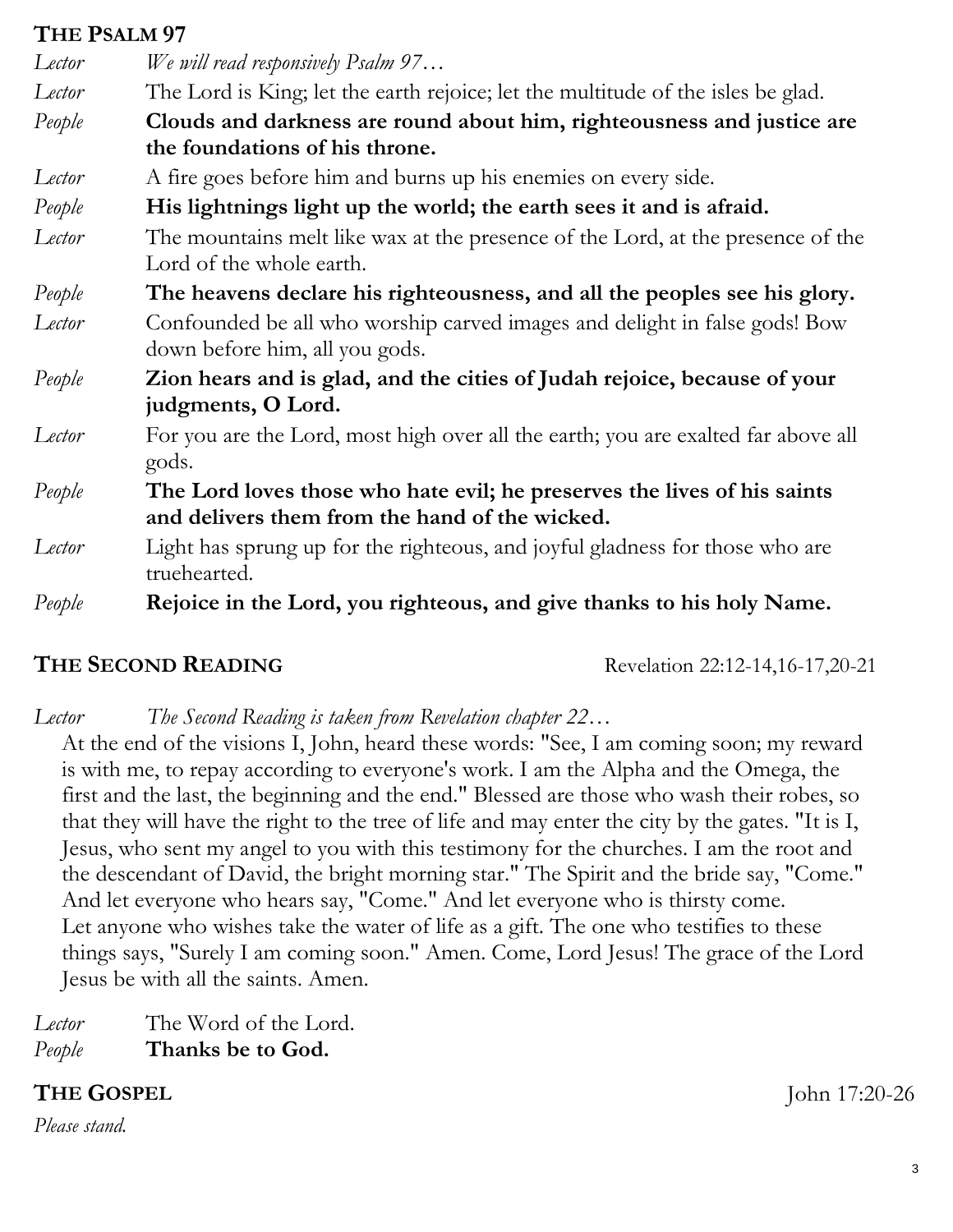*Deacon* The Holy Gospel of our Lord Jesus Christ according to John. *People* **Glory be to thee, O Lord.**  *Deacon will read aloud the Gospel. Deacon* The Gospel of the Lord. *People* **Praise be to thee, O Christ.**

**SERMON** The Rev. Whitney Burton

*Please be seated.*

**NICENE CREED** *Please stand.*

*People* **We believe in one God, the Father, the Almighty, maker of heaven and earth, of all that is, seen and unseen. We believe in one Lord, Jesus Christ, the only Son of God, eternally begotten of the Father, God from God, Light from Light, true God from true God, begotten, not made, of one Being with the Father. Through him all things were made. For us and for our salvation he came down from heaven: by the power of the Holy Spirit he became incarnate from the Virgin Mary, and was made man. For our sake he was crucified under Pontius Pilate; he suffered death and was buried. On the third day he rose again in accordance with the Scriptures; he ascended into heaven and is seated at the right hand of the Father. He will come again in glory to judge the living and the dead, and his kingdom will have no end. We believe in the Holy Spirit, the Lord, the giver of life, who proceeds from the Father and the Son. With the Father and the Son he is worshiped and glorified. He has spoken through the Prophets. We believe in one holy catholic and apostolic Church. We acknowledge one baptism for the forgiveness of sins. We look for the resurrection of the dead, and the life of the world to come. AMEN.**

#### **PRAYERS OF THE PEOPLE**

*Please sit, stand, or kneel, as you prefer.*

*Deacon* Let us pray for the whole state of Christ's Church and the world.

*Lector* Almighty and everliving God, who in thy holy Word hast taught us to make prayers, and supplications, and to give thanks for all humanity receive these our prayers which we offer unto thy divine Majesty, beseeching thee to inspire continually the Universal Church with the spirit of truth, unity, and concord; and grant that all those who do confess thy holy Name may agree in the truth of thy holy Word, and live in unity and godly love. God of Light and Life,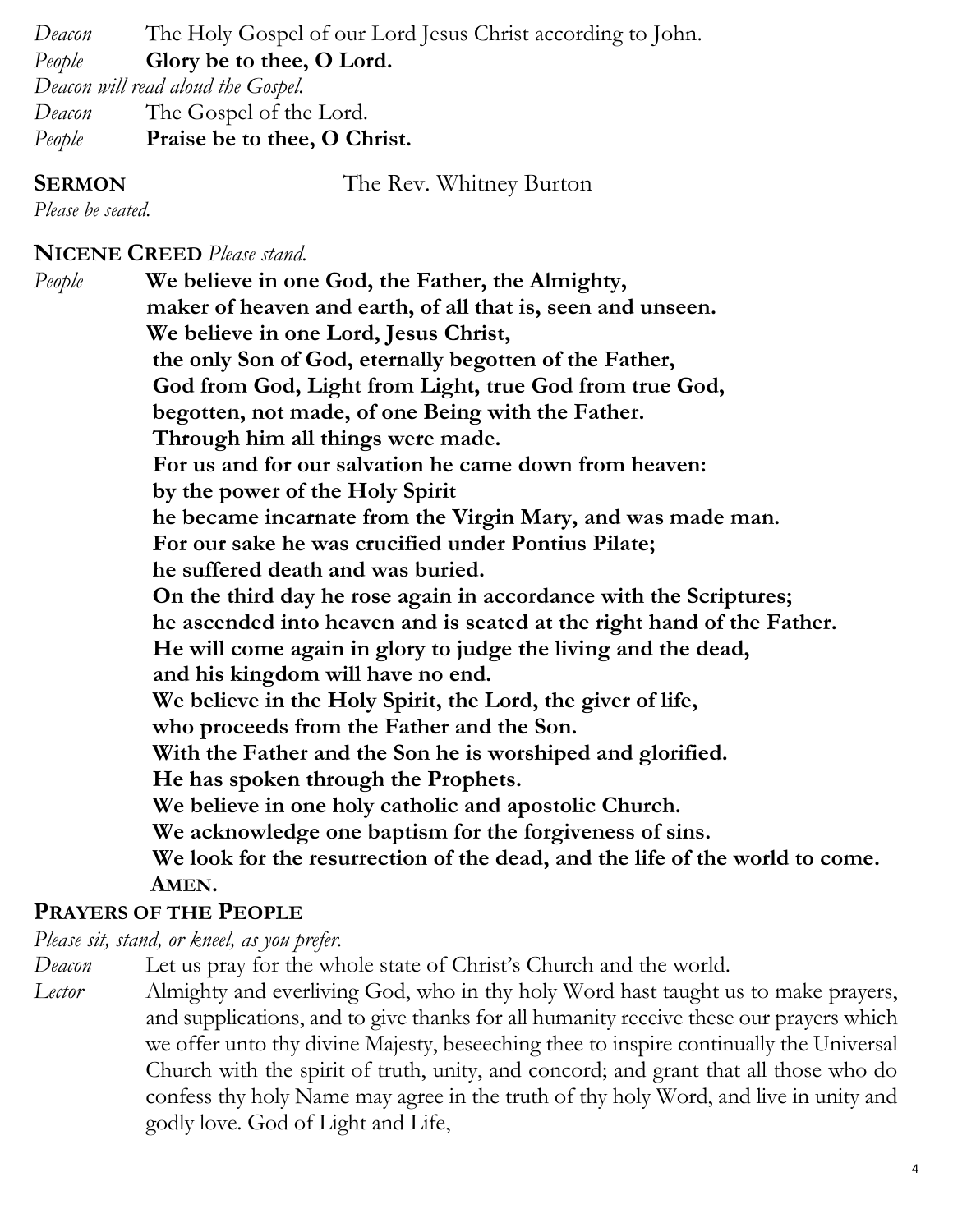*People* **We pray to you.**

*Lector* Give grace, O heavenly Father, to all bishops, especially to Michael, our Presiding Bishop; Dabney, our Bishop; Barry and Michael, our Assisting Bishops; Whitney, our Rector; Cindy, our Deacon; to our companion diocese of the Dominican Republic; to these Episcopal Churches in our Diocese; St. John the Divine, Ruskin; St. John's, Brooksville; St. John's, Clearwater; St. John's, Naples; St. John's, Tampa; St. John's, Pine Island; and to all priests, deacons, and the laity in their ministry; that they may, both by their life and doctrine, set forth thy true and lively Word, and rightly and duly administer thy holy Sacraments. God of Light and Life,

#### *People* **We pray to you.**

*Lector* And to all thy people give thy heavenly grace, and especially to this congregation here present; that, with meek heart and due reverence, they may hear and receive thy holy Word, truly serving thee in holiness and righteousness all the days of their life. God of Light and Life,

*People* **We pray to you.**

*Lector* We beseech thee also so to rule the hearts of those who bear the authority of government in this and every land, especially our elected leaders, that they may be led to wise decisions and right actions for the welfare and peace of the world. We pray that all God's children, especially those in the Middle East, might live in the hope of the world peace for which we are created. God of Light and Life,

## *People* **We pray to you.**

*Lector* And we most humbly beseech thee, of thy goodness, O Lord, to comfort and succor [*Add handwritten names from notebook*] and all those who, in this transitory life, are in trouble, sorrow, need, sickness, or any other adversity, especially those listed in the weekly news who have asked for our prayers. I now invite you to pray for others by name, aloud or in your hearts. [*Leave time…*] God of Light and Life,

## *People* **We pray to you.**

*Lector* Open, O Lord, the eyes of all people to behold thy gracious hand in all thy works, that, rejoicing in thy whole creation, they may honor thee with their substance, and be faithful stewards of thy bounty. We give thanks for the flowers given to the Glory of God, and in memory of beloved husband and father Nicholas A. Punch, and for all the blessings of this life, especially the birthdays this coming week of for Cathy Jacobson, Terry Kirk, Jeannette McDonald, Judith Kern-Bertram, Connie Rieben, Cheryl Sharpe, Martha Howarth, and Jocelyn Frenette, and for the anniversaries of James & Rose Acre, and Kenneth & Peggy Tomlinson, God of Light and Life,

*People* **We pray to you.**

*Lector* And we also bless thy holy Name for all thy servants departed this life in thy faith and fear, [*especially… add names from notebook*]. Please add names of those on your heart, silently or aloud. [*Leave time…*] We beseech thee to grant them continual growth in thy love and service; and to grant us grace so to follow the good examples of all thy saints, that with them we may be partakers of thy heavenly kingdom. God of Light and Life,

*People* **We pray to you.**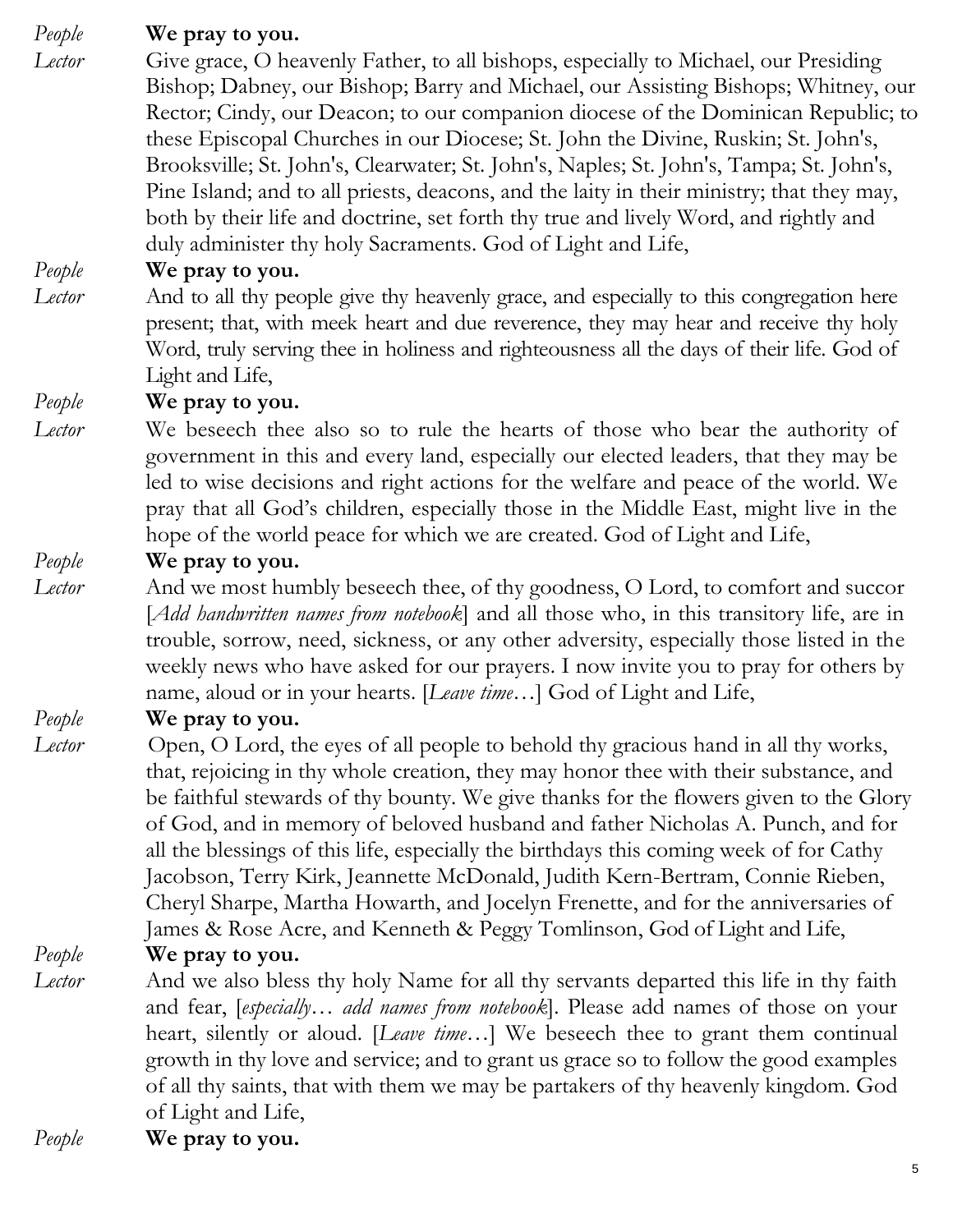*Lector* Grant these our prayers, O Father, for Jesus Christ's sake, our only Mediator and Advocate.

*The Celebrant adds a concluding collect.* 

*People* **AMEN.**

**THE GREETING OF PEACE** *Please stand.*

*Celebrant* The peace of the Lord be always with you.

*People* **And with thy spirit.**

# **THE HOLY COMMUNION**

## **OFFERTORY SENTENCE**

*Please be seated.*

# **PRESENTATION OF THE OFFERING**

*Deacon* As we receive these gifts, we acknowledge

*People* **All things come from thee, O Lord and of thine own have we given thee.**

# **THE GREAT THANKSGIVING:** Eucharistic Prayer II

*Celebrant* The Lord be with you.

- *People* **And with thy spirit.**
- *Celebrant* Lift up your hearts.
- *People* **We lift them up unto the Lord.**
- *Celebrant* Let us give thanks unto our Lord God.
- *People* **It is meet and right so to do.**
- *Celebrant* (*Here a proper preface is read.)*

Therefore, with Angels and Archangels, and with all the company of heaven, we laud and magnify thy glorious Name; evermore praising thee, and saying,

# *People* **Holy, holy, holy, Lord God of Hosts: Heaven and earth are full of thy glory. Glory be to thee, O Lord Most High.**

# **Blessed is he that cometh in the name of the Lord. Hosanna in the highest.**

*Please kneel or stand, as you choose.*

*Celebrant* All glory be to thee, O Lord our God, for that thou didst create heaven and earth, and didst make us in thine own image; and, of thy tender mercy, didst give thine only Son Jesus Christ to take our nature upon him, and to suffer death upon the cross for our redemption. He made there a full and perfect sacrifice for the whole world; and did institute, and in his holy Gospel command us to continue, a perpetual memory of that his precious death and sacrifice, until his coming again.

For in the night in which he was betrayed, he took bread; and when he had given thanks to thee, he broke it, and gave it to his disciples, saying, "Take, eat, this is my Body, which is given for you. Do this in remembrance of me." Likewise, after supper, he took the cup; and when he had given thanks, he gave it to them, saying, "Drink this, all of you; for this is my Blood of the New Covenant, which is shed for you, and for many, for the remission of sins. Do this, as oft as ye shall drink it, in remembrance of me." Wherefore, O Lord and heavenly Father, we thy people do celebrate and make, with these thy holy gifts which we now offer unto thee, the memorial thy Son hath commanded us to make; having in remembrance his blessed passion and precious death, his mighty resurrection and glorious ascension; and looking for his coming again with power and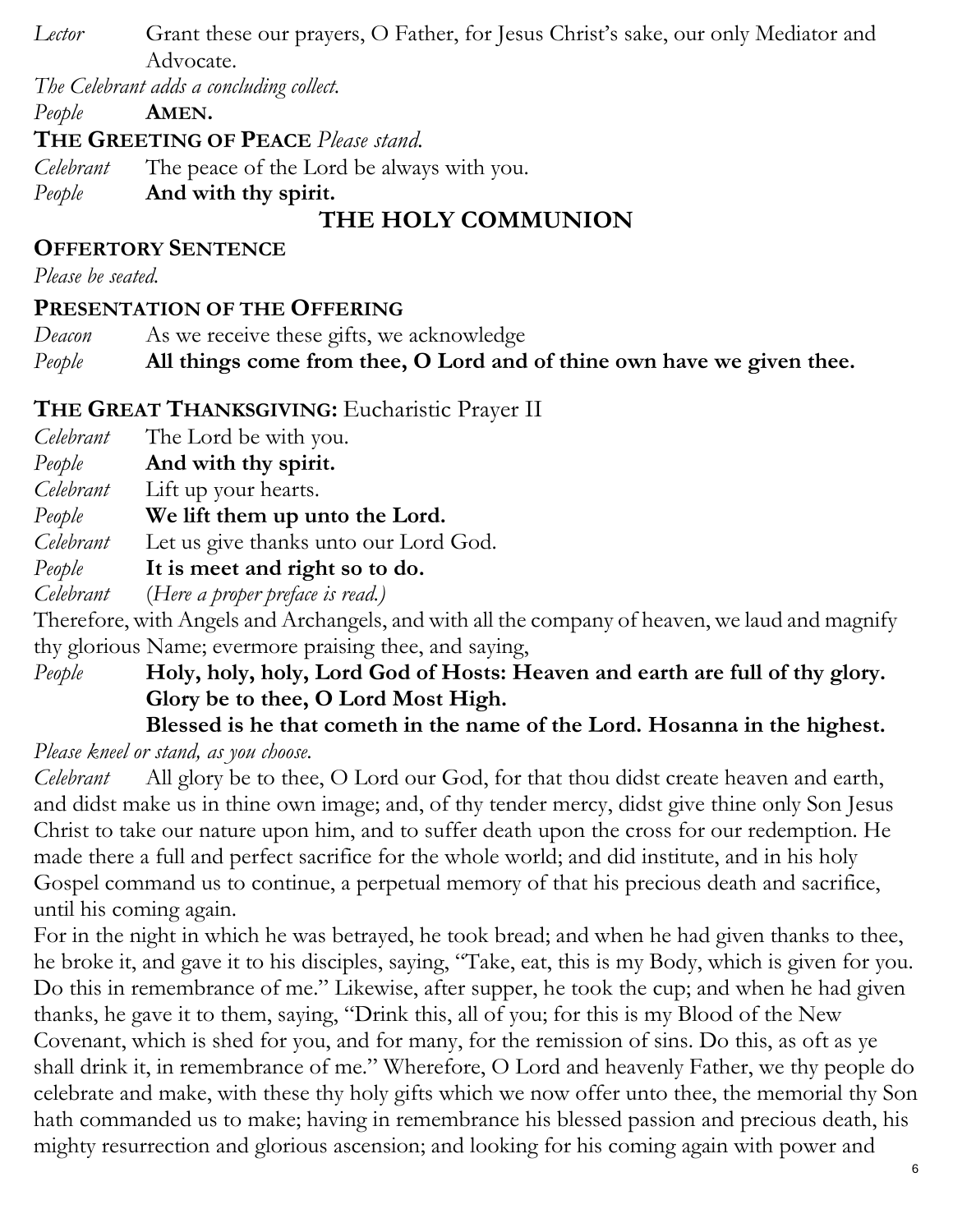great glory. And we most humbly beseech thee, O merciful Father, to hear us, and, with thy Word and Holy Spirit, to bless and sanctify these gifts of bread and wine, that they may be unto us the Body and Blood of thy dearly-beloved Son Jesus Christ.

*Celebrant and People* **And we earnestly desire thy fatherly goodness to accept this our sacrifice of praise and thanksgiving, whereby we offer and present unto thee, O Lord, our selves, our souls and bodies. Grant, we beseech thee, that all who partake of this Holy Communion may worthily receive the most precious Body and Blood of thy Son Jesus Christ, and be filled with thy grace and heavenly benediction; and also that we and all thy whole Church may be made one body with him, that he may dwell in us, and we in him; through the same Jesus Christ our Lord;** 

*Celebrant* By whom, and with whom, and in whom, in the unity of the Holy Ghost all honor and glory be unto thee, O Father Almighty, world without end. *People* **AMEN.**

#### **THE LORD'S PRAYER**

*Celebrant* And now, as our Savior Christ hath taught us, we are bold to say,

*People* **Our Father, who art in heaven, hallowed be thy Name, thy kingdom come, thy will be done, on earth as it is in heaven. Give us this day our daily bread. And forgive us our trespasses, as we forgive those who trespass against us. And lead us not into temptation, but deliver us from evil. For thine is the kingdom, and the power, and the glory, for ever and ever. AMEN.**

#### **BREAKING OF THE BREAD**

- *Celebrant* Alleluia. Christ our Passover is sacrificed for us;
- *People* **Therefore let us keep the feast. Alleluia.**
- *Celebrant* The Gifts of God for the People of God.

## **COMMUNION** In the Garden Robin Dinda

#### **PRAYER AFTER COMMUNION**

*Celebrant* Let us pray.

*People* **Almighty and everliving God, we most heartily thank thee for that thou dost feed us, in these holy mysteries, with the spiritual food of the most precious Body and Blood of thy Son our Savior Jesus Christ; and dost assure us thereby of thy favor and goodness towards us; and that we are very members incorporate in the mystical body of thy Son, the blessed company of all faithful people; and are also heirs, through hope, of thy everlasting kingdom. And we humbly beseech thee, O heavenly Father, so to assist us with thy grace, that we may continue in that holy fellowship, and do all such good works as thou hast prepared for us to walk in; through Jesus Christ our Lord, to whom, with thee and the Holy Ghost, be all honor and glory, world without end. Amen.**

#### **THE BLESSING AND DISMISSAL**

*Please stand. Celebrant People* **Amen.**